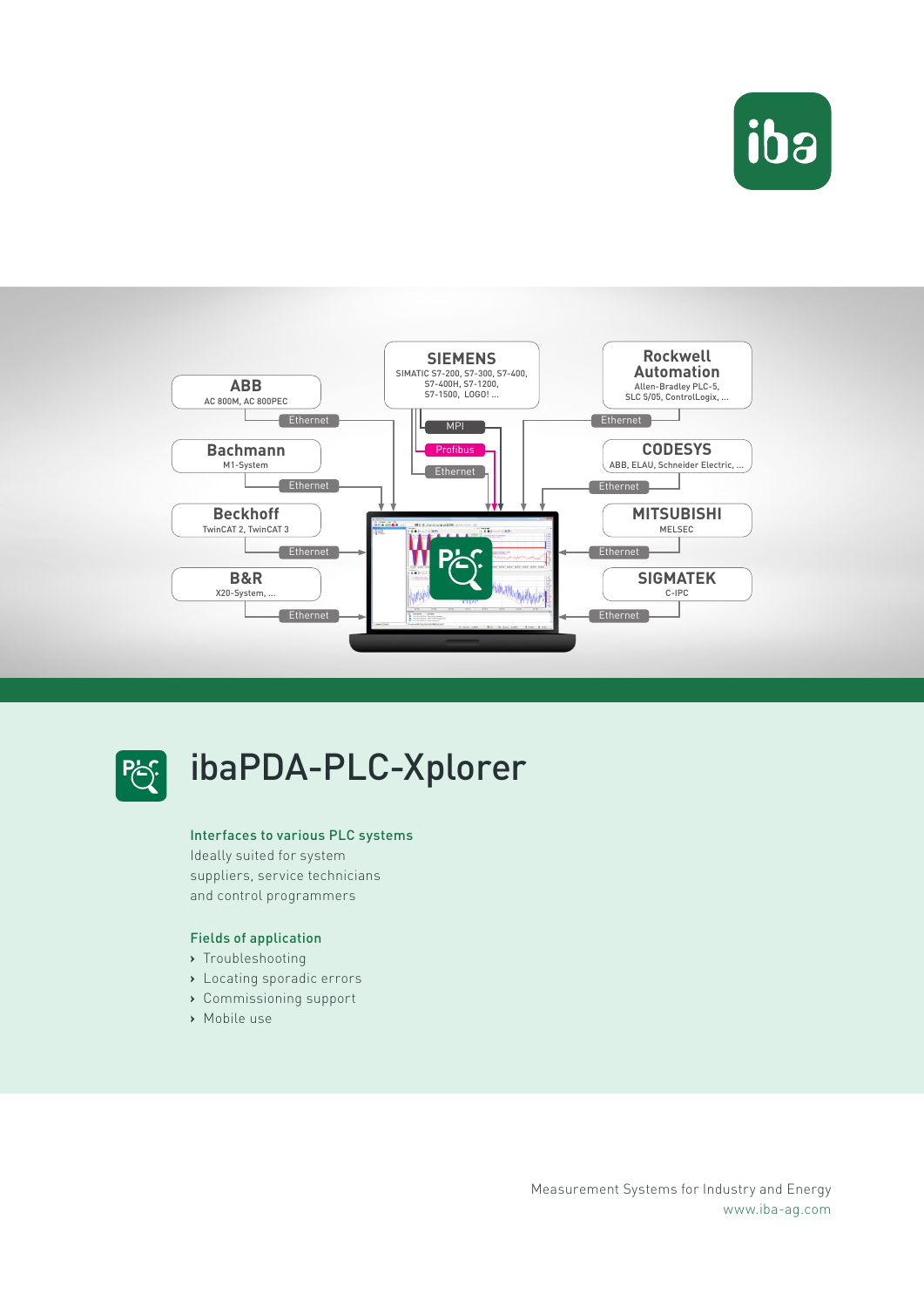# Measuring from the beginning

ibaPDA-PLC-Xplorer offers the full ibaPDA functionality with access to different PLCs. Without additional hardware, this is an inexpensive way of measuring, displaying and recording signals.

ibaPDA-PLC-Xplorer is the ideal entry-level solution as PC-based acquisition and recording system for various measuring data in automated processes.

ibaPDA-PLC-Xplorer enables the acquisition and recording of up to 64 signals and offers data interfaces to SIMATIC S7 systems as well as CODESYS-based systems, Allen-Bradley, ABB, B&R, Bachmann, Beckhoff, Mitsubishi and SIGMATEK systems. Hence, it is possible to read internal data from the most common PLCs without modifying the PLC itself.

ibaPDA-PLC-Xplorer offers an economical solution for troubleshooting and commissioning and is suitable for long-term analysis and process optimization as well.

## Access without additional hardware or programming

The inexpensive software solution ibaPDA-PLC-Xplorer provides the complete functionality of ibaPDA and is able to record 64 signals from up to 16 independent PLCs per PLC-Xplorer interface. The PLC system can be accessed via standard interfaces – usually via Ethernet – without additional hardware. It is not necessary to modify the PLC configuration nor to program the PLC.

#### Free operand/symbol selection

The variable list of the PLC can easily be imported in ibaPDA-PLC-Xplorer. All I/O signals and other operands from the PLC programs can be measured.

Most of the ibaPDA-PLC-Xplorer interfaces support a convenient selection of signals based on their symbolic names via address book. Address books are generated in ibaPDA-PLC-Xplorer and contain the available symbols. Depending on the system the address book is generated from the configuration data or loaded directly from the PLC. The signals can easily be selected by mouse click in the integrated symbol browser.

If necessary, the selected signals may flexibly be changed without modifying the PLC program. This flexibility offers many advantages especially for mobile service support.

#### Writing data to the controller

S7- and TwinCAT-Xplorer also offer output modules. So it is possible to write data from ibaPDA to the respective controllers.

#### Variable recordings

As known in ibaPDA, various recording profiles can be defined for different applications. Continuous data recording of



## At a glance

- **›** Measuring signals directly from a PLC
- **›** Including interfaces for various PLCs
- **›** Can be used without additional hardware and without intervention in the PLC
- **›** Comfortable selection of operands with a symbol browser
- **›** Up to 64 signals, including full ibaPDA functionality
- **›** Signals to be measured may be modified or enhanced without programming or restarting the PLC system
- **›** Including analysis with ibaAnalyzer
- **›** Data acquisition and analysis simultaneously or independent



Convenient operand selection using a symbol browser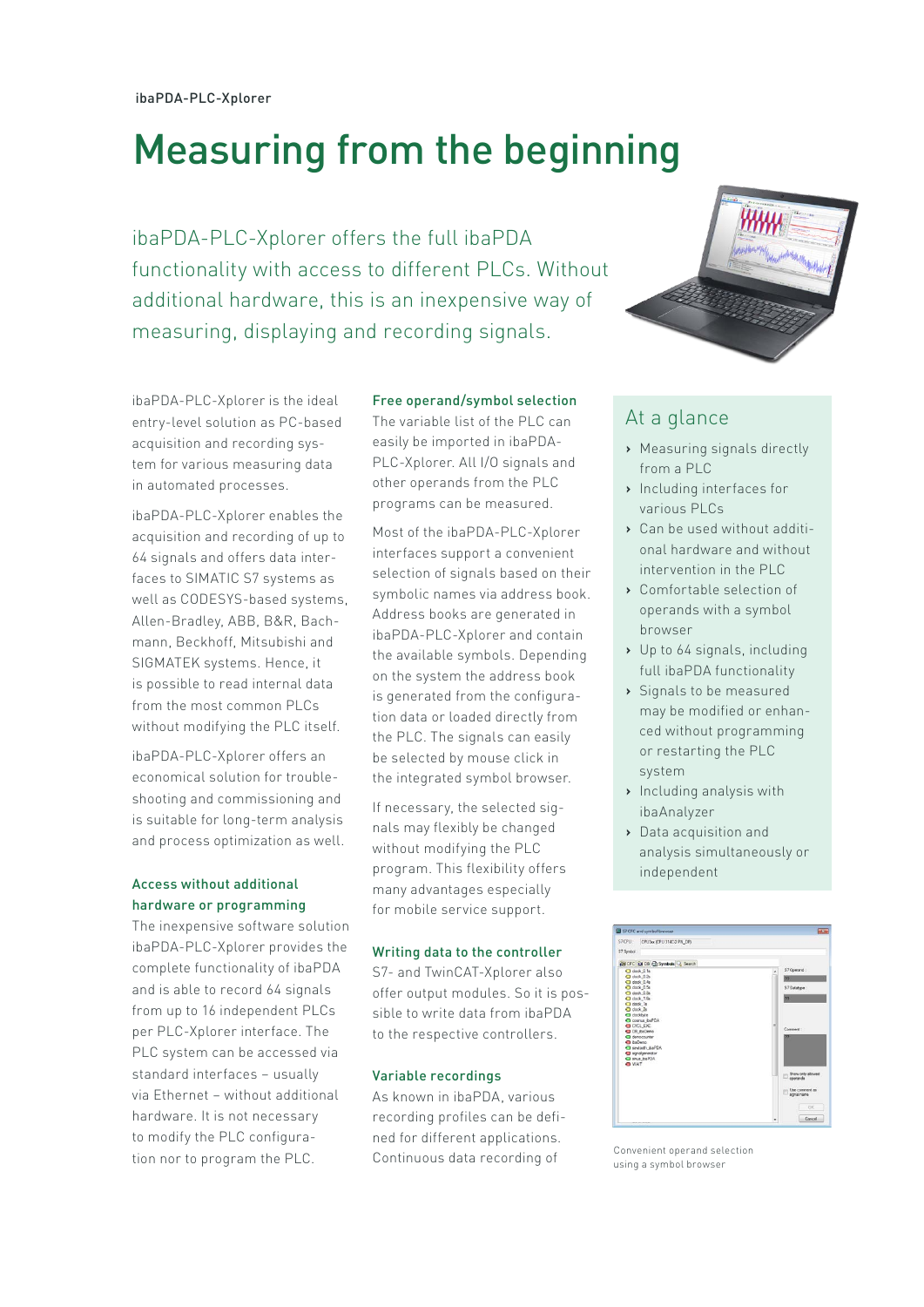#### ibaPDA-PLC-Xplorer interfaces

#### S7-Xplorer

SIMATIC S7 systemes (LOGO!®, S7- 200®, S7-300®, S7-400®, S7-400H®, S7-1200®, S7-1500®), WinAC (WinLC RTX), PLCSIM

#### AB-Xplorer

Allen Bradley controllers PLC-5 and SLC500, MicroLogix

#### ABB-Xplorer

AC 800M, AC 800PEC controllers

#### B&R-Xplorer

B&R controllers1

Bachmann-Xplorer

Bachmann M1 controllers CODESYS-Xplorer

CODESYS-V2- and CODESYS-V3-

based PLC systems

MELSEC-Xplorer

Mitsubishi MELSEC controllers

#### Logix-Xplorer

Allen-Bradley controllers Control-Logix, GuardLogix, CompactLogix, SoftLogix or FlexLogix

SIGMATEK-Xplorer

SIGMATEK controllers

#### TwinCAT-Xplorer

Beckhoff-TwinCAT V2- and V3 controllers

#### Possible extensions ( subject to a fee)

| Connection of drives and CNC controllers |                                           | Connection of cameras                                   |
|------------------------------------------|-------------------------------------------|---------------------------------------------------------|
| > SINAMICS-Xplorer<br>> SIMOTION-Xplorer | also available as<br>bundle Drive-Xplorer | > ibaCapture<br>$\rightarrow$ Camera licenses on demand |
| > SINUMERIK-Xplorer                      |                                           |                                                         |

measurement files in iba format (\*.dat) is necessary for long-term analyses or process optimizations, and triggered recordings are useful when errors have to be located. Trigger conditions can be defined time or event related. With ibaHD-Server, data can be recorded without file boundaries over very long periods of time.

#### Online display

Due to the client server architecture it is possible to display the time curve of all signals live on one client. For example PLC programmer or service technicians can have their own view on regions of their specific interest - and of course as mobile user with a laptop. Besides the realtime trend graph, ibaPDA-PLC-Xplorer offers all views known from ibaPDA like oscilloscope, FFT, or digital meter.

#### Free analysis included

Measurement files generated by ibaPDA-PLC-Xplorer can be analyzed using the ibaAnalyzer<sup>2</sup> standard tool which is available free

of charge. Since data acquisition and analysis are done separately, the files can be analyzed during recording or at a later point in time, e. g. by experts outside the plant. Since ibaAnalyzer can be used on several computers, several users may individually analyze the data according to their needs. Data can centrally be stored on a server or sent by email.

#### Automated analysis saves time

Once the evaluation criteria have been defined, analyzing can

automatically be done in order to save valuable time. It it possible to configure ibaPDA-PLC-Xplorer so that the analysis of the last file starts automatically. The applications ibaDatCoordinator and ibaAnalyzer-Reportgenerator provide additional support.

ibaDatCoordinator is a tool for individual data management, e. g. the measurement files can be copied from the acquisition systems to central servers being available for all authorized users.



ibaAnalyzer provides detailed display functions and broad options for analyzing and evaluating.

1 Prerequisite: Installation and licensing of the B&R PVI-Manager, not included in the PLC-Xplorer license

2 ibaAnalyzer with free license when purchasing ibaPDA-PLC-Xplorer